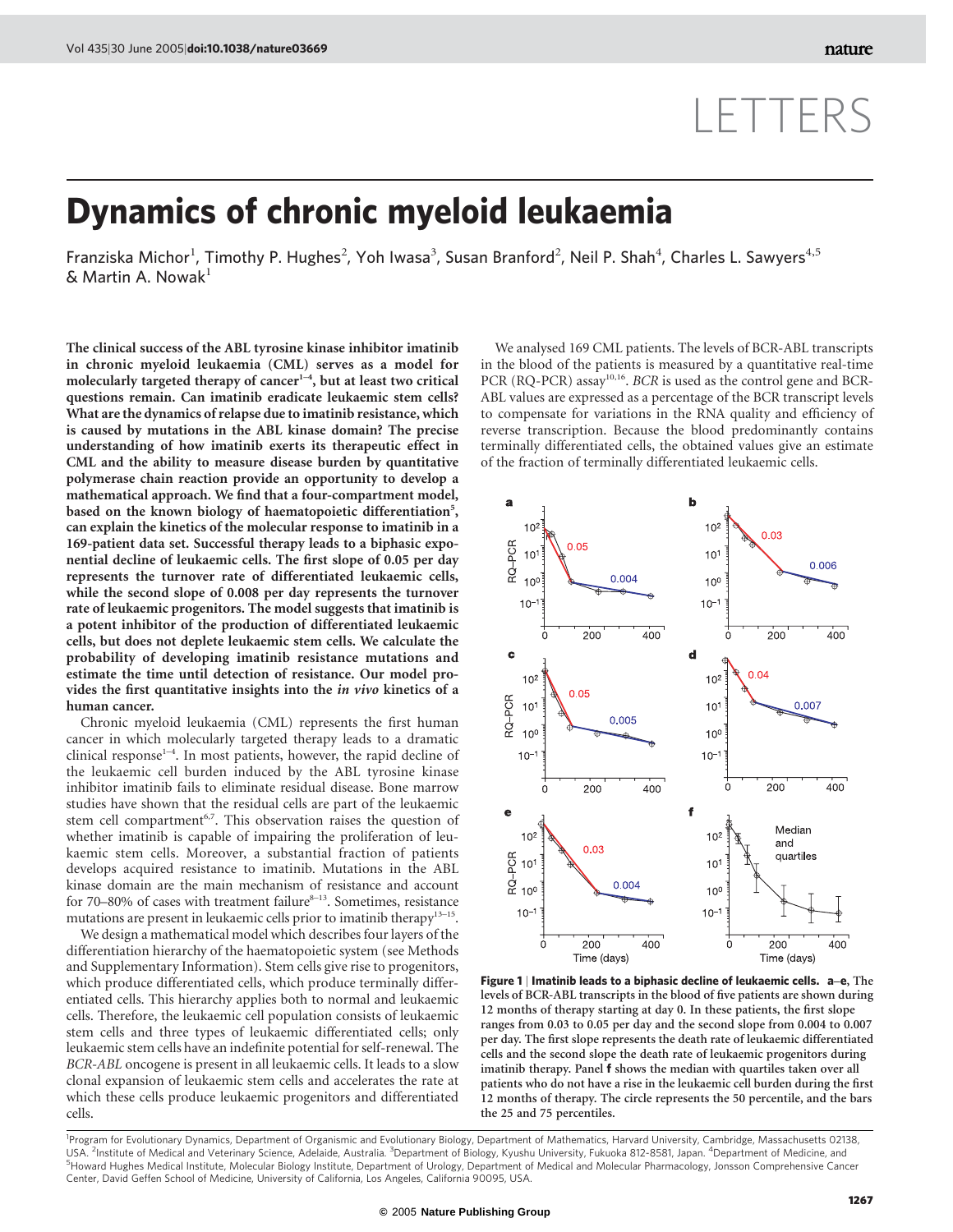Successful therapy leads to a biphasic exponential decline of leukaemic cells (Fig. 1). The first slope is determined by calculating the exponential decline between 0 and 3 months; a mean value of 0.05  $\pm$  0.02 per day is obtained, which corresponds to a decline of 5% per day. The second slope is determined by calculating the exponential decline between 6 and 12 months; a mean value of  $0.008 \pm 0.004$  per day is obtained, which corresponds to a decline of 0.8% per day. This analysis considers only patients who do not have any rise in the leukaemic cell burden during the first 12 months of therapy, in order to exclude the effect of acquired resistance.

Fitting our model to the data, we conclude that the first slope represents the turnover rate of differentiated leukaemic cells. Therefore, these cells have an average lifespan of  $1/0.05 = 20$  days. Upon reaching a steady state with the leukaemic progenitors, the number of differentiated leukaemic cells decreases at the same rate as the number of leukaemic progenitors. The second slope represents the turnover rate of leukaemic progenitors. Hence, these cells have an average lifespan of  $1/0.008 = 125$  days. Both estimates denote average lifespans during imatinib therapy. Any process that removes cells from the corresponding subpopulation (including further differentiation) contributes to the average lifespan.

The first slope leads to an approximately 1,000-fold decline in the leukaemic cell burden. Therefore, imatinib reduces the rate at which leukaemic differentiated cells arise from leukaemic progenitors about 1,000-fold. This effect is as if imatinib prevented about ten rounds of cell division of leukaemic cells ( $2^{10} = 1,024$ ), either by increasing their death rate or by reducing their division rate.

Some patients ceased imatinib therapy because of complications or side effects (Fig. 2). Even if imatinib had been administered for many months (up to three years), the numbers of BCR-ABL transcripts in those patients rose within three months after discontinuation of therapy to levels at pre-treatment baseline or above. Other studies of patients who ceased imatinib led to similar findings<sup>17,18</sup>. We conclude that long-term imatinib treatment does not deplete the cell population that drives this disease. This conclusion is consistent with the hypothesis that leukaemic stem cells are insensitive to chemotherapy<sup>19-21</sup>. The average rate of the exponential increase after stopping treatment is 0.09  $\pm$  0.05 per day, corresponding to a doubling time of 8 days. This timescale indicates the rate at which terminally differentiated leukaemic cells arise from leukaemic stem cells in the absence of imatinib.

A comparison between model and data suggests the following two concepts. (1) Imatinib treatment leads to a competitive disadvantage of leukaemic progenitors and leukaemic differentiated cells; their production rates are dramatically reduced. The consequence is a biphasic decline of the abundance of the BCR-ABL transcript in response to therapy. (2) Leukaemic stem cells, however, are not depleted during imatinib treatment. The total leukaemic cell burden rapidly returns to the baseline value (or beyond) when imatinib is discontinued.

Acquired imatinib resistance usually develops owing to mutations in the ABL kinase domain $8-13$ . Resistant leukaemic cells emerge after an initially successful response to imatinib therapy and lead to a relapse of disease (Fig. 3). The average slope was determined by calculating the exponential increase after the first appearance of resistance mutations in 30 patients; a value of  $0.02 \pm 0.01$  per day was obtained. Of those patients who start imatinib in the early chronic, late chronic, and accelerated phase of CML, respectively, 12%, 32%, and 62% develop detectable resistance mutations within two years of treatment $22$ .

Our basic model can be extended to include the stochastic evolution of resistance. Consider an exponentially growing leukaemia continually producing resistant cells at rate u per cell division. The probability of having resistance mutations once leukaemic stem cells have reached a certain abundance,  $y_0$ , is given by  $P = 1$  $exp(-uy_0\sigma)$  where  $\sigma = (1 + s)log(1 + 1/s)$ . The parameter s denotes the excess reproductive ratio of the exponentially growing leukaemia, which is the relative difference between birth and death rates. This calculation assumes that resistance mutations are neutral prior to therapy.

If the point mutation rate is about  $10^{-8}$  per base per cell division<sup>23</sup> then resistance due to any one of about forty known mutations<sup> $7-14$ </sup>



Figure 2 | Discontinuation of imatinib therapy in three patients after 1–3 years led to a rapid increase of leukaemic cells to levels at or beyond pretreatment baseline. We conclude that leukaemic stem cells, which drive CML disease, are not depleted by imatinib therapy. The rapid upslope of  $0.09 \pm 0.05$  per day corresponds to a doubling time of roughly 8 days, which characterizes the rate at which differentiated leukaemic cells are regenerated from leukemic stem cells. Each of panels **a**, **b** and **c** corresponds to one of the three patients.



Figure 3 | About 40 different point mutations in BCR-ABL have been identified that confer various degrees of resistance to imatinib therapy. a–d, We show evolutionary dynamics of resistance in four patients. The labels denote the individual mutations that are detected at various time points. Resistance mutations lead to a relapse of leukaemic cells. The upslope ranges from 0.003 to 0.06 per day in 30 patients, with an average of  $0.02 \pm 0.01$  per day. The characteristic timescale for the rise of resistance is given by the rate at which resistant leukaemic stem cells expand during therapy.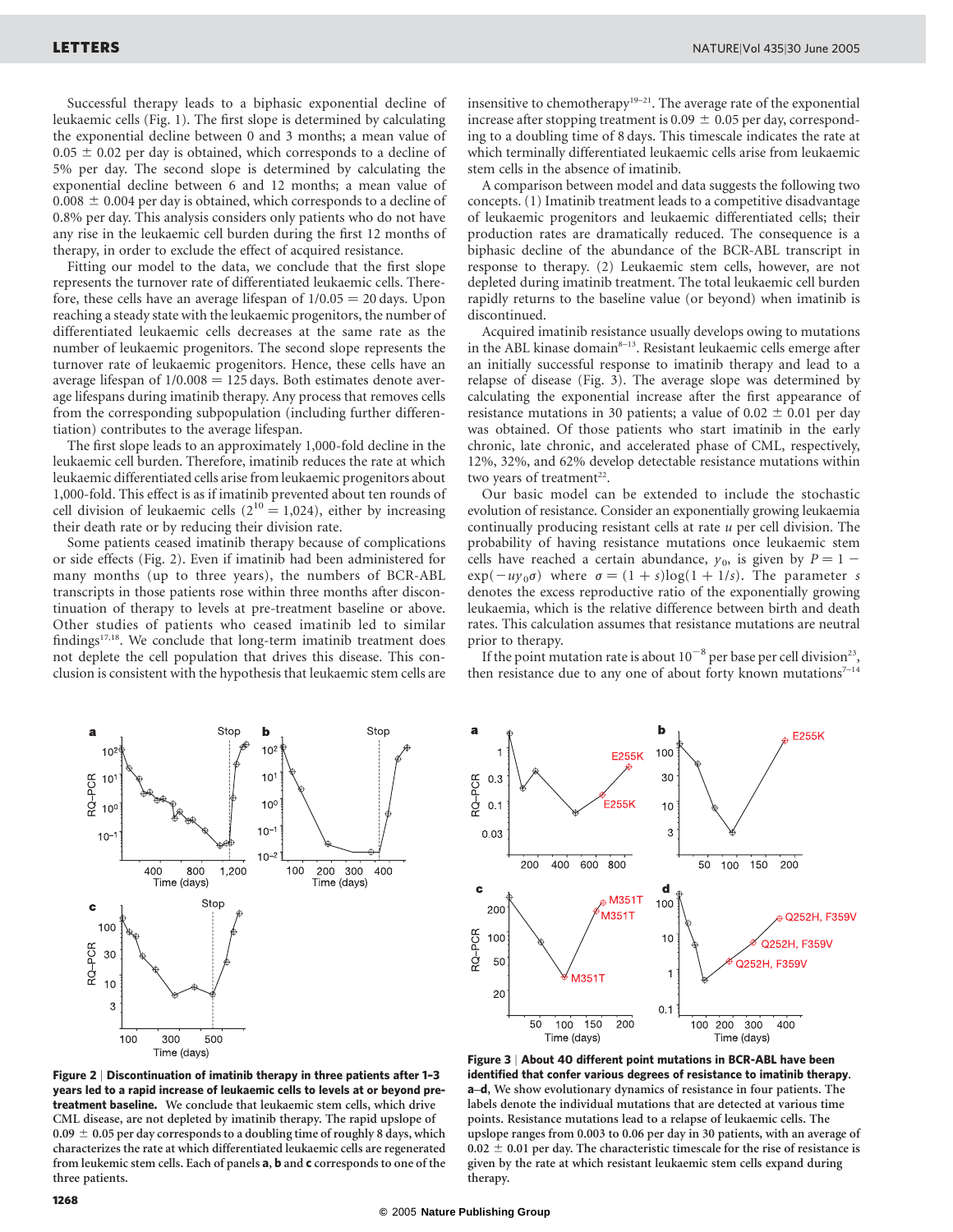arises at rate  $u = 4 \times 10^{-7}$  per cell division. The abundance of leukaemic stem cells at diagnosis in early chronic phase<sup>24,25</sup> is estimated to be about  $y_0 = 2.5 \times 10^5$ . For these values and  $s = 1$ , we calculate that about 13% of patients harbour resistance mutations at the time of diagnosis. If imatinib therapy commences at a later stage of the disease, when the leukaemic stem cell population has expanded to  $10<sup>7</sup>$  cells, for example, then 100% of those patients have some resistant leukaemic stem cells. Therefore, the higher incidence of resistance in patients who start imatinib therapy in a later phase of disease can be explained by an increased leukaemic stem cell burden.

We expect that the frequency of resistance mutations at the start of imatinib therapy is below detection limit in most patients. We can use the deterministic model to calculate the time until detection of resistance mutations and treatment failure (see Supplementary Information). In our model, the characteristic timescale is given by the rate at which the resistant leukaemic stem cells are expanding during therapy. Therefore, a faster-growing leukaemia leads to an earlier emergence of resistance, while a slower-growing leukaemia might allow many years of successful therapy, even if resistant cells are present at low frequencies. The reason for this unusual behaviour is that leukaemic stem cells, with or without resistance mutations, continue to expand during treatment. Imatinib acts by reducing the abundance of leukaemic progenitors, differentiated and terminally differentiated cells without resistance mutations.

There is evidence that some resistance mutations confer a growth advantage even in the absence of imatinib<sup>8,13</sup>. These 'advantageous mutations' have a higher probability of being present in patients prior to treatment and can lead to a more rapid expansion during therapy.

Figure 4 summarizes the dynamical features of our mathematical model. Normal haematopoietic cells are in a steady state. Leukaemic stem cells expand exponentially at a slow rate. Imatinib reduces the rate at which leukaemic stem cells produce progenitors. Hence, the abundance of leukaemic progenitors declines once treatment is started. Similarly imatinib reduces the rate at which leukaemic progenitors produce differentiated cells. The abundance of differentiated leukaemic cells shows a biphasic decline. The first slope is determined by the average lifespan of leukaemic differentiated cells (20 days), while the second slope reflects the longer lifespan of leukaemic progenitors (125 days). We assume that imatinib does not affect the rate at which leukaemic differentiated cells produce terminally differentiated cells. This cell population has a fast turnover rate—on a timescale of one day—and simply tracks the biphasic decline of leukaemic differentiated cells. If imatinib is discontinued, there is a rapid resurgence of the leukaemic load because the cell population which drives the disease, the leukaemic stem cells, was not depleted during therapy. Resistant leukaemic stem cells might expand faster than leukaemic stem cells during therapy for two reasons: (1) either they have an inherent selective advantage; or (2) imatinib somewhat reduces the growth rate of leukaemic stem cells without depleting them. In any case, resistant leukaemic stem cells continue to produce large amounts of progenitors and differentiated cells during therapy. The total leukaemic cell burden declines initially, but rises again once resistant differentiated cells become abundant. In this case, the time to treatment failure is determined by the rate of expansion of resistant leukaemic stem cells.

Finding a cellular mechanism for drug resistance of leukaemic stem cells is a very important goal for future experimental research. Imatinib is a substrate for the multidrug resistance protein MDR p-glycoprotein and will therefore be excluded from cells that express significant MDR levels<sup>26</sup>. Stem cells naturally express higher levels of MDR27. It is unknown whether this is the actual mechanism for sparing leukaemic stem cells, because it has not been possible neither to measure accurately the imatinib concentration in leukaemic stem cells nor to measure BCR-ABL inhibition selectively in this compartment. Another possibility is that leukaemic stem cells are less dependent on BCR-ABL for growth and survival than are committed

progenitors, and therefore BCR-ABL inhibition does not eliminate leukaemic stem cells. Indeed, there is evidence that BCR-ABL messenger RNA, but not protein, can be detected in a progenitor cell population<sup>28</sup>.

In cell-culture systems using CML cell lines or murine haematopoietic cells transformed by BCR-ABL, imatinib leads to rapid inhibition of ABL kinase activity and subsequent induction of apoptotic cell death (on a timescale of hours). This very fast response to imatinib is in stark contrast to the 20 and 125 day half-lives we find in our in vivo data. This discrepancy might be explained by the fact that in vitro model systems are derived from (or resemble) blast crisis cells, wherease our data refer to chronic-phase CML. Since there are no in vitro models of chronic-phase CML, we cannot make a direct comparison. Curiously, the rate of clearance of leukaemic blasts from the blood of CML blast crisis patients is rapid (3–7 days) and may reflect increased dependence of blasts on the action of the BCR-ABL oncogene. In contrast, leukaemic cells from chronic-phase patients are not as dependent on the BCR-ABL signal and consequently do not undergo rapid apoptosis. Our analysis suggests that in chronic-phase



Figure 4 | Model dynamics of different treatment responses to imatinib. a, Without resistance mutations; **b**, when therapy is stopped after one year; and c, with resistance mutations. The rows show stem cells (SC), progenitor cells (PC), differentiated cells (DC), and terminally differentiated cells (TC); wild type cells are black, leukaemic cells blue, and resistant leukaemic cells red. The bottom row shows the ratio of BCR-ABL over BCR in % (green). a, Imatinib therapy is started at day 0. Treatment leads to a biphasic decline of the BCR-ABL/BCR ratio. Leukaemic stem cells continue to expand at a slow rate. b, Discontinuation of treatment (broken line) leads to a rapid rise of leukaemic cells to levels above the pre-treatment baseline, because leukaemic stem cells have not been depleted during therapy. c, Emergence of resistance mutations leads to an increase of the BCR-ABL/BCR ratio at a rate which is determined by the rise of resistant leukaemic stem cells. Parameter values are  $d_0 = 0.003$ ,  $d_1 = 0.008$ ,  $d_2 = 0.05$ ,  $d_3 = 1$ ,  $a_x = 0.8$ ,  $b_x = 5$ ,  $c_x = 100$ ,  $r_y = 0.008$ ,  $a_y = 2a_x$ ,  $b_y = 2b_x$ ,  $c_y = c_x$ ,  $r_z = 0.023$ . During therapy we have  $a'_y = a_y/100$ ,  $b'_y = b_y/750$ ,  $c'_y = c_y$ ,  $a_z = a'_z = a_y$ ,  $b_z = b'_z = b_y$ , and  $c'_z = c'_z = c_y$ . In **c**, we have  $z_0(0) = 10$  and  $u = 4 \times 10^{-8}$ .